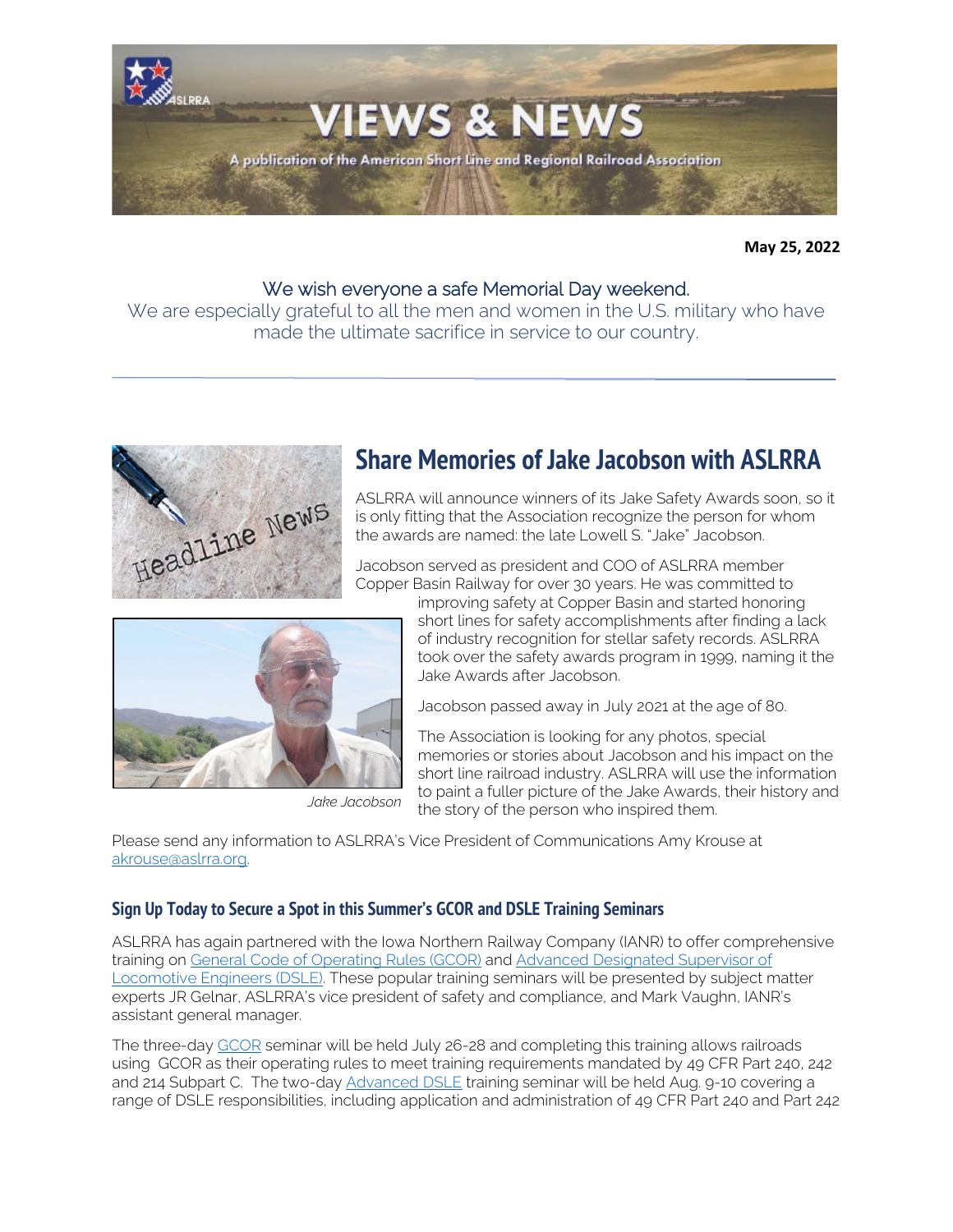similarities and differences. Attendees will have an opportunity to participate in daily interactive discussions with peers and regulatory experts.

Both seminars are being held at the BienVenu Event Center adjacent to the Holiday Inn & Suites in Cedar Falls, Iowa. Click the links for specific details or view the full list of upcoming training seminars [on the website.](https://www.aslrra.org/education/training-seminars/) 

ASLRRA's May and June training events in Nashville are completely sold out, so [register early](https://www.aslrra.org/education/training-seminars/) for July and August to secure your spot.





## **Railroad Retirement Form BA-6 to be Mailed to Employees in June**

The Railroad Retirement Board (RRB) will mail Form BA-6, Certificate of Service Months and Compensation, during the first half of June to all railroad employees with creditable railroad compensation in the previous calendar year.

The form offers a record of railroad retirement service and compensation, and the information on each form is what the RRB uses to determine if an employee qualifies for benefits and how

much the individual is qualified to receive. The RRB advises recipients of Form BA-6 to review its contents to ensure it matches their own records.

A [press release](https://www.rrb.gov/Newsroom/NewsReleases/StatementsofService) from the RRB explains what information is found on the form, such as the maximum annual earnings creditable for railroad retirement purposes, deemed service months and more. Those who do not receive their form by July 1 or who need a replacement should contact an RRB field office. The form is also available on [RRB.gov/myRRB](https://www.rrb.gov/Benefits/myRRB) through the Request Documents section.

## **FRA Posts Webinar Recording, Document Online to Help Explain Grant Application Component**

The Federal Railroad Administration (FRA) held a webinar in early May to guide participants through the development of a benefit-cost analysis required to be submitted by organizations during the grant application process.

The FRA has posted the presentation online. A copy of the presentation document is availabl[e here](https://railroads.dot.gov/elibrary/preparing-benefit-cost-analysis-webinar) and a recording of the webinar can be found on YouTube [here.](https://www.youtube.com/watch?v=HTAyvUgYTNg) The benefit-cost analysis is an important component of grant programs like the Consolidated Rail Infrastructure and Safety Improvements (CRISI) program crucial to short line railroads.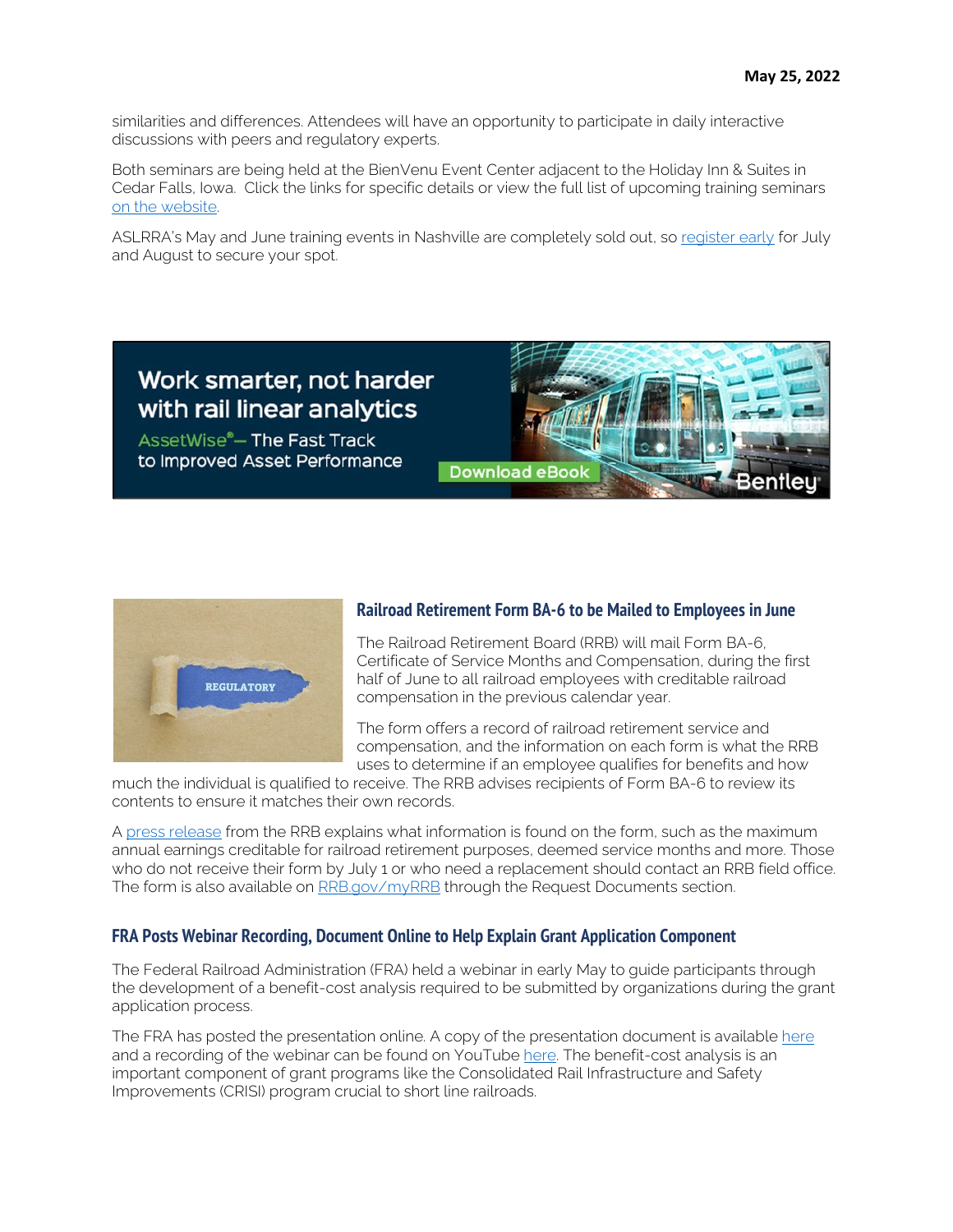#### **Railroad Retirement Board Explains Medicare Eligibility in May Q&A**

The May edition of the Railroad Retirement Board's [Question and Answer](https://www.rrb.gov/NewsRoom/NewsReleases/Medicare) (Q&A) series explains on Medicare eligibility and coverage for railroad workers and their families.

The federal Medicare program covers railroad employees just as it does individuals who receive social security benefits. The Q&A summarizes Medicare Parts A-D and helps readers understand who is eligible for Medicare, how to enroll in the program, costs associated with Medicare Part A and Part B and more.



#### **Senator Wicker Introduces Companion Bill for TSA Credential Process**

Yesterday, Senator Roger Wicker (R-Miss.) introduced [S.4298,](https://www.congress.gov/bill/117th-congress/senate-bill/4298/text?r=1&s=1) the Senate's version of the House's TSA Security Threat Assessment [Application Modernization Act,](https://www.congress.gov/bill/117th-congress/house-bill/6571?q=%7B%22search%22%3A%5B%22Licensing%22%2C%22and%22%2C%22registrations%22%5D%7D&s=1&r=98) which will help streamline the application and renewal process for the multiple Transportation Security Administration (TSA) credentials required of certain transportation workers and establish a reduced fee structure for applicants.

The House bill [was introduced](https://adamsmith.house.gov/press-releases?ID=8BBF851C-591C-4F9F-AF9F-3FCD6C1852C4) in February by Representatives

Adam Smith (D-Wash.) and John Katko (R-N.Y.). ASLRRA expressed its support for this bill when it was first introduced, with Association President Chuck Baker noting that TSA security credentials are critical for some railroad workers but the process is often costly and time-consuming. Baker welcomed the bill as a way to lessen unnecessary burdens and allow short line employees to focus on their key mission.

#### **Florida Becomes Newest State to Start Short Line Tax Credit Program**

On May 6, Florida Governor Ron DeSantis signed House Bill 7071, which creates a new short line and regional railroad track maintenance, reconstruction and replacement tax credit. The text of the bill can be found [here,](https://www.flsenate.gov/Session/Bill/2022/7071/BillText/er/PDF) starting on page 59, line 1460.

This new program allows Class II and III railroads to claim a state tax credit equal to 50 percent of their eligible infrastructure spending, capped at \$3,500 per track mile. Using an estimated 2,200 Class II and III track miles in Florida, this creates a potential \$7.7 million annual funding program. Similar to the federal 45G tax credit, this tax credit can be assigned to certain other Florida state income taxpayers with a relationship to the rail industry. This includes shippers, product or service providers or another railroad. This state credit begins in the 2023 tax year and does not have a scheduled expiration year.

Short line railroads in Florida championed this effort and the team at ASLRRA member Mickelson & Company played a critical supporting role. This credit is an excellent result for short line railroads in the state and more importantly the customers and communities they serve. Florida joins eight other states with similar tax credit programs: Alabama, Arkansas, Georgia, Kansas, Kentucky, Mississippi, Oklahoma, and Oregon.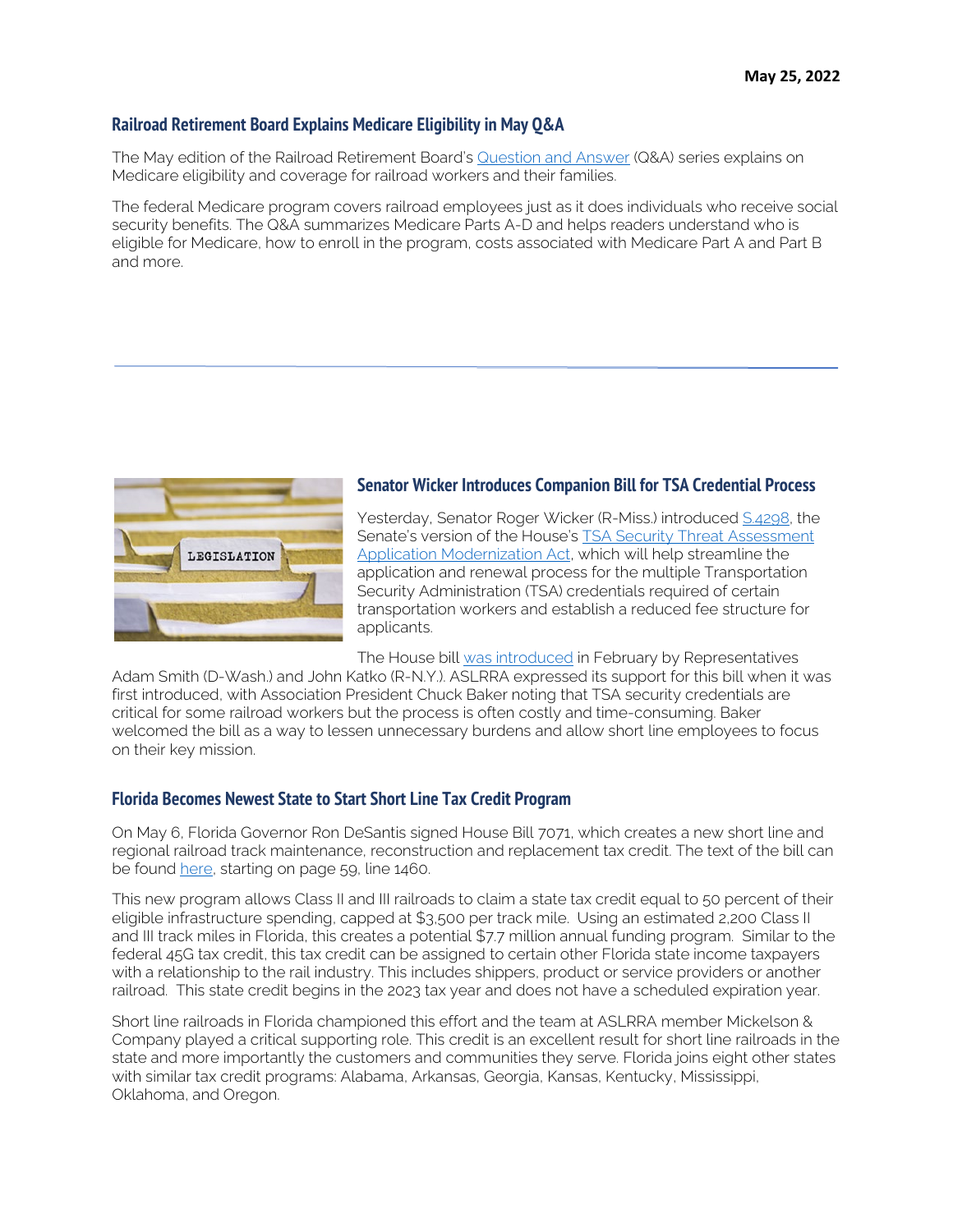If your railroad operates in a state that doesn't yet have a short line railroad tax credit and you would like to get involved in helping create one, reach out to fellow railroads in the state, your state railroad association if there is one, representatives at Mickelson & Company, or ASLRRA's team and we can point you in the right direction to get started.

### **Waiver Delays Buy America Requirements Until November**

When it was passed, the Infrastructure Investment and Jobs Act (IIJA), now known as the Bipartisan Infrastructure Law (BIL), expanded the requirement to incorporate American-made construction products and materials into federally funded projects. However the Biden administration recently [issued a waiver](https://public-inspection.federalregister.gov/2022-11195.pdf) delaying this requirement.

The 180-day "temporary public interest waiver" began May 14 and ends Nov. 10. During the waiver period, states, industry and other partners are expected to begin developing procedures to show compliance with the new standards.



# **ASLRRA New Members**

*Know a company that would benefit from joining and participating in ASLRRA? Please contact ASLRRA's Senior Vice President of Membership and Business Developmen[t Kathy Keeney](mailto:kkeeney@aslrra.org?subject=Membership) via email or on (202) 585- 3439.*

## **ASLRRA Welcomes Two Railroad Members**



[Dubois County Railroad,](http://www.duboiscountyrr.com/) based in French Lick, Indiana, operates a sevenmile freight line serving Dubois county in southern Indiana. It connects with Norfolk Southern at Huntingburg. General Manager Rick Olsen is our primary contact. Many thanks to ASLRRA's Sabrina Waiss for the assist with this return membership.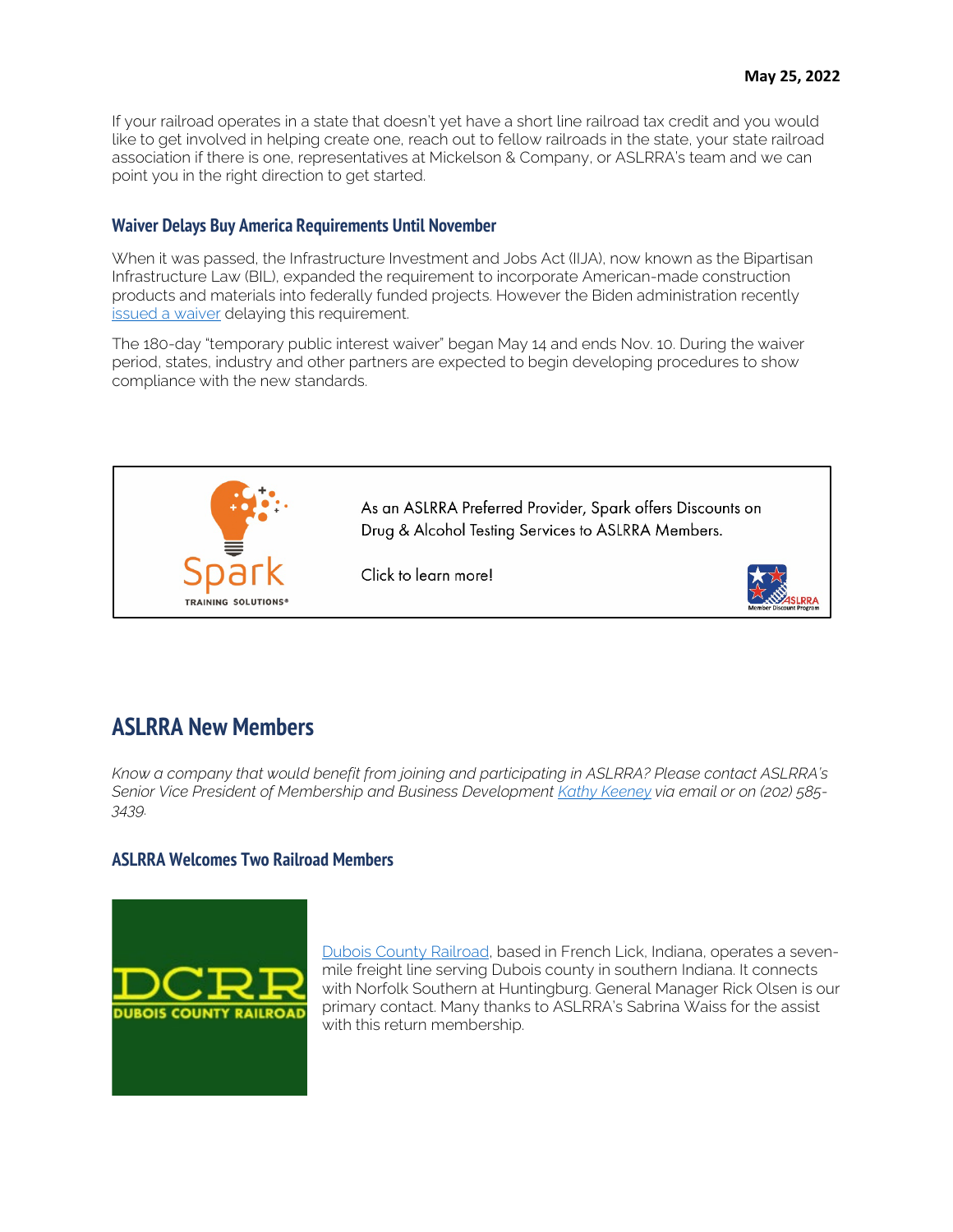

[The Société du Chemin de fer de la Gaspésie \(SCFG\),](https://scfgaspesie.com/)

based in New Richmond, Quebec, operates a 202 mile stretch of track between Matapédia and Gaspé. SCFG serves the largest companies in the Gaspé Peninsula, shipping several thousand cars of forest products, cement, wind turbine blades and other products annually. SCFG operates the trains and maintains the track and its fleet of locomotives, cars and other equipment. Our primary contact is General Manager Luc Levesque. Many thanks to Brian Lavigne from Dominion Railway Services for suggesting that they join our Association.

# **Member Spotlight**

**ASLRRA Raises Awareness of Formula Shortage Impact on Short Line Railroad Community**



*ASLRRA Executive Committee Member Justin Broyles and his wife Mackenzie were recently featured on Fox & Friends to discuss the impact of the baby formula shortage on their son Cash, who relies on a special type of medical supplement due to a rare immune system disease.*

ASLRRA Executive Committee Member and R. J. Corman Executive Vice President Justin Broyles, his wife Mackenzie and 11-yearold son Cash were [recently featured](https://video.foxnews.com/v/6306579162112#sp=show-clips) on the Fox News show Fox & Friends about how the baby formula shortage has affected their family.

Cash suffers from eosinophilic disease and relies on a special medical formula to help him get the complete nutrition he needs. While not an infant formula, a surge in demand for outof-stock products produced by Abbott

Nutrition has led to shortages of other formulas like the Neocate amino acid-based formula Cash has used since he was an infant.

ASLRRA is sharing Cash's story to raise awareness of eosinophilia and the unexpected impact of the current baby formula shortage on individuals who rely on specialized formulas for medical reasons.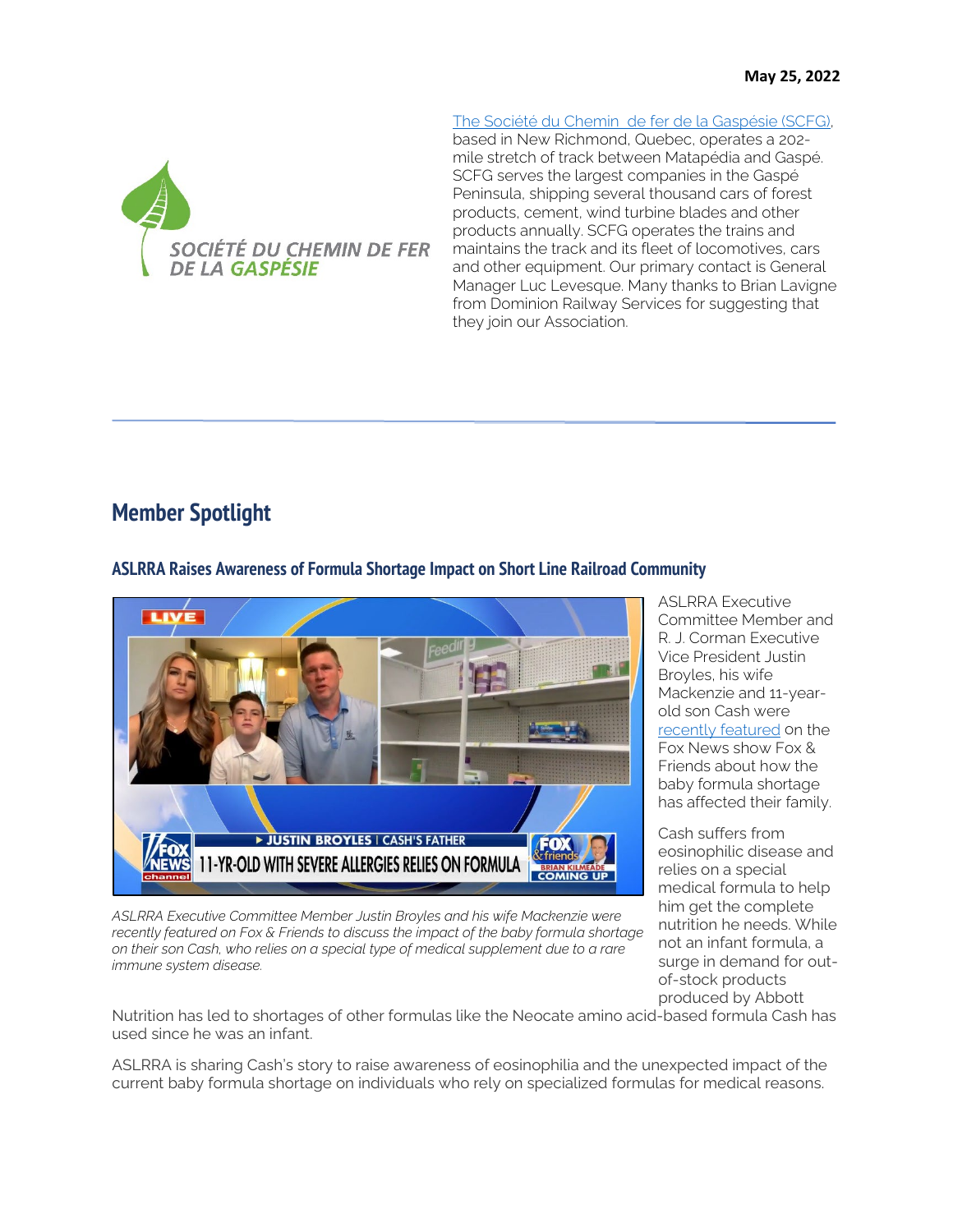The Association also hopes to help the Broyles family find more Neocate Splash Tropical Fruit for Cash, whose supply is expected to run out in two weeks.

#### **Excursion Railroad Rocky Mountaineer Makes Sustainability an Integral Part of Its Operations**

Doing business sustainably is a priority for many modern businesses, and railroads are no different. ASLRRA member Rocky Mountaineer is one of those companies working to minimize its environmental footprint while still offering customers the best service possible.

Rocky Mountaineer is a train excursion company running four tourist routes through Western Canada and the American Southwest. Its commitment to sustainability is evident in nearly all aspects of its operations.

The company's fleet includes 10 GoldLeaf rail cars with energy-efficient features. When designing new rail cars or retrofitting existing ones, Rocky Mountaineer incorporates elements like dishwashers that use 20 percent less water and energy-efficient lighting. They also conserve energy by switching to shore power as often as possible. To reduce emissions, Rocky Mountaineer is participating in a research project studying the feasibility of alternative fuel sources for the train.

Onboard, the company is working toward its goal of diverting 90 percent of waste from landfills by 2023 by composting, recycling and providing reusable tableware. They source and serve locally produced culinary products, including produce, meats, wine, spirits and other beverages to both invest in local businesses and minimize emissions throughout the supply chain.

Protecting the areas the trains travel through is another priority for Rocky Mountaineer. The company plants a tree with Trees Canada to honor the employment anniversary of each team member, planting more than 13,500 trees in Canada since 2008. In addition, company employees have elected to support different community initiatives, including the Critter Care Wildlife Society, which treats, cares for and releases sick, injured and orphaned wildlife in British Columbia.

## **ASLRRA Announcements**

#### **New Preferred Provider Spark Training Solutions Offers Drug and Alcohol Testing Services**

ASLRRA is pleased to welcome Spark Training Solutions as the exclusive Preferred Provider of drug and alcohol testing services in the Association's Member Discount Program. Spark is passionate about helping railroads and contractors meet FRA drug and alcohol testing requirements and ASLRRA members receive preferred pricing on their expert services.

Spark Training Solutions delivers three key differentiators for drug and alcohol testing services: railroad industry-specific DAT expertise, online tools and key national partnerships. Spark's drug and alcohol program services include clinic and mobile / onsite testing services; laboratory and medical review officer (MRO) services; electronic chain of custody forms; and third-party administrator (TPA) - random testing/consortium.

Visit [www.aslrra.org/discounts](http://www.aslrra.org/discounts) and click on the Spark Training Solutions logo to learn more.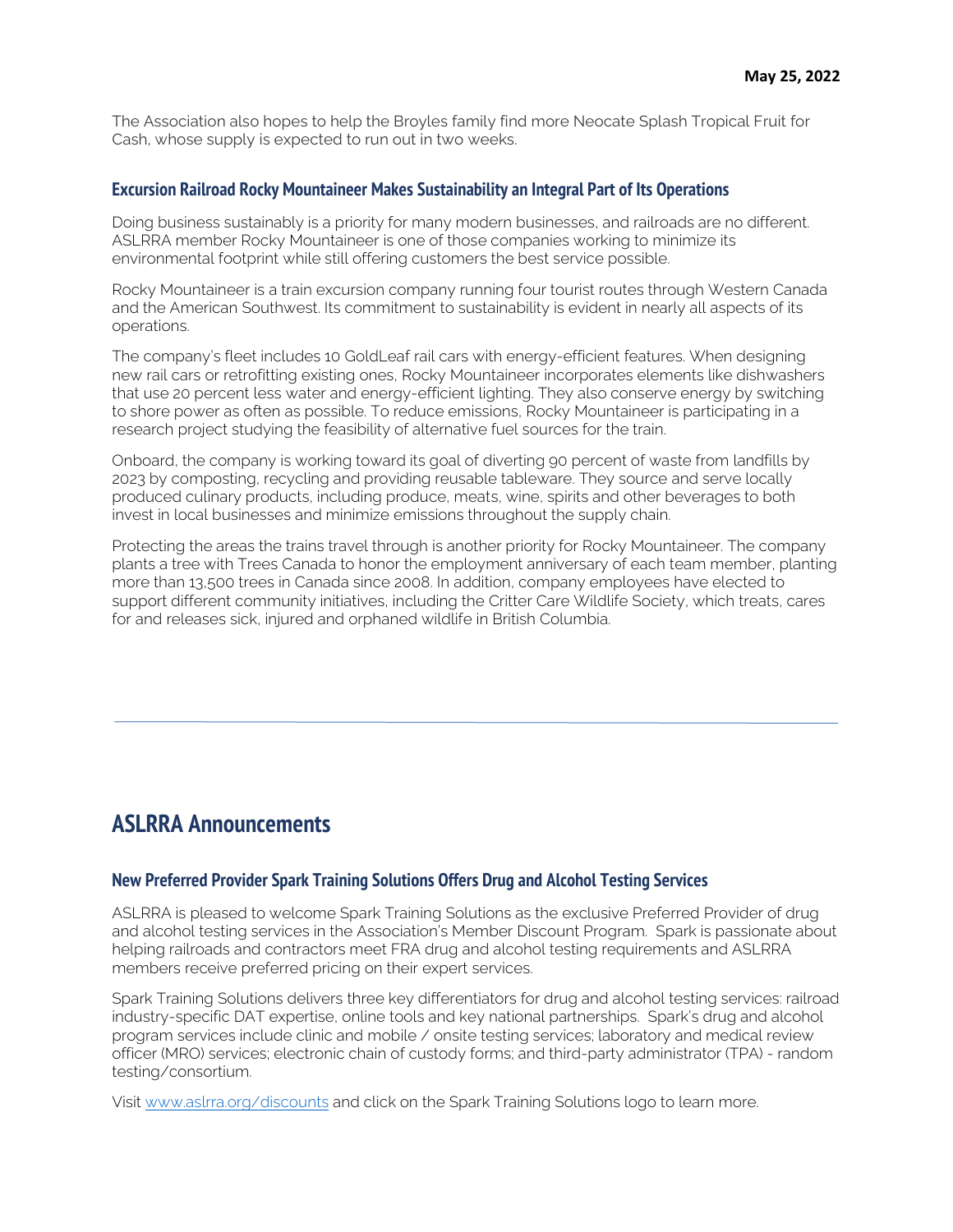# **ASLRRA Out and About**

### **ASLRRA's Gelnar Attends FAMES Meeting**



JR Gelnar (second from right), ASLRRA's vice president of safety and compliance, traveled to Fort Worth, Texas this week to attend the Fatality Analysis of Maintenance-of-way Employees and Signalmen (FAMES) committee meeting.

ASLRRA member Herzog hosted the meeting, where members reviewed a bridge worker fatality. The group also discused future communications efforts including FAMES website upgrades and continued social media efforts.

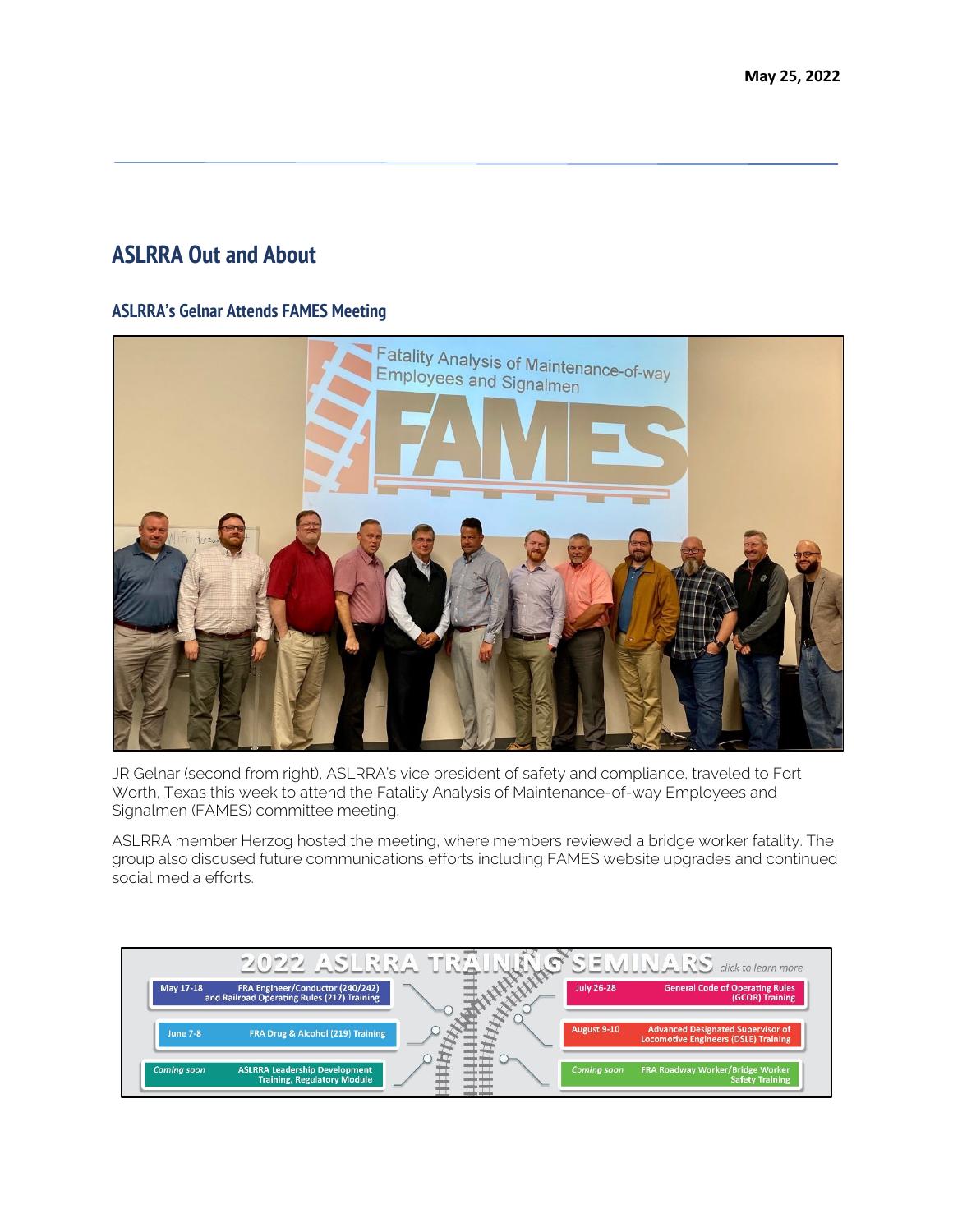

# **ASLRRA Webinars – Live or On-Demand**

#### **Upcoming Webinars**

[Part 243 Railroad Obligations with Contractors](https://attendee.gotowebinar.com/register/7543309894628819979) - June 1, 2022

Join FRA Staff Director Rob Castiglione to understand what your obligations are as a railroad when engaging with contractors under Part 243, including Roadway Worker Protection (RWP). Attendees

will have an opportunity to participate in Q&A at the end of the presentation. Presenters include Castiglione and ASLRRA's Jo Strang and JR Gelnar.

This webinar is free for both ASLRRA members and non-members.

#### Click [here](https://www.aslrra.org/education/education-offerings/) to learn more about ASLRRA's education offerings.

# **Industry Events and Announcements**

## **SLSI Introduces Newest HazMat Minute Training Series**

The Short Line Safety Institute (SLSI) has developed a new three-part series to assist with training and safety briefings focused on the immediate steps in assessing and responding to a hazmat emergency on a railroad. The series will provide videos and safety tips focused on protecting people, the environment, and property, and will include:

- 1. Initial Safety Measures
- 2. Fact Gathering
- 3. DECIDE Process

The first in the series, "HazMat Emergency Initial Safety Measures," is now available on the Short Line Safety Institute website in [video a](https://www.youtube.com/watch?v=usS7ODaNM3U)nd [downloadable Safety Tip](https://www.shortlinesafety.org/wp-content/uploads/2022/05/Hazmat-Emergency-Initial-Safety-Measures-WORD-Hazmat-Tip-PDF-VERSION.pdf) formats. The second and third in the series will be made available in June and July, respectively.

The Short Line Safety Institute provides a variety of in-person and online hazmat training for short line railroads. Thanks to a grant from the Pipeline and Hazardous Materials Safety Administration (PHMSA), all are available at no cost to railroads.

Consider bringing the Safety Train to your railroad for a hands-on, in-person training event. To find out more about this training, and to schedule - [click here.](https://www.shortlinesafety.org/training/) Or, put more than 650 years of hazmat experience to work on your railroad by scheduling an [Emergency Preparedness, Reporting, and](https://www.youtube.com/watch?v=BeUN8U7BasU)  [Response Exercise \(EPRRE\)](https://www.youtube.com/watch?v=BeUN8U7BasU) to practice Emergency Response protocols and identify opportunities to